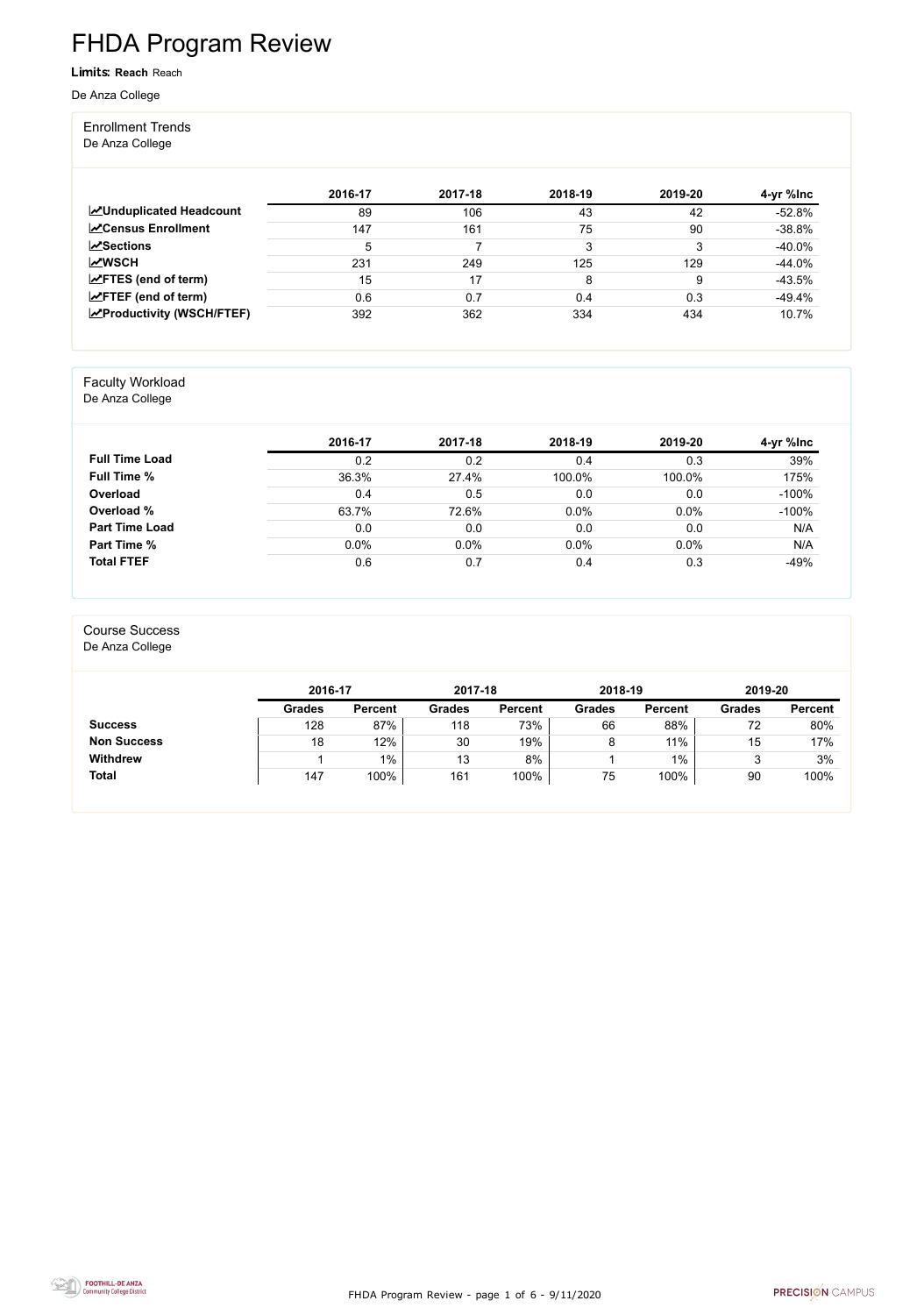FHDA Program Review - page 2 of 6 - 9/11/2020



## Course Success for African American, Latinx, and Filipinx Students

#### Course Success for Asian, Native American, Pacific Islander, White, and Decline to State Students

|                    | 2016-17       |                |               | 2017-18        |               | 2018-19        | 2019-20       |                |
|--------------------|---------------|----------------|---------------|----------------|---------------|----------------|---------------|----------------|
|                    | <b>Grades</b> | <b>Percent</b> | <b>Grades</b> | <b>Percent</b> | <b>Grades</b> | <b>Percent</b> | <b>Grades</b> | <b>Percent</b> |
| <b>Success</b>     | 82            | 87%            | 68            | 72%            | 43            | 90%            | 46            | 79%            |
| <b>Non Success</b> |               | 12%            | 20            | 21%            | 4             | 8%             | 10            | 17%            |
| <b>Withdrew</b>    |               | $1\%$          |               | 7%             |               | 2%             |               | 3%             |
| <b>Total</b>       | 94            | 100%           | 95            | 100%           | 48            | 100%           | 58            | 100%           |

|                    | 2016-17       |                |               | 2017-18        |               | 2018-19        |               | 2019-20        |
|--------------------|---------------|----------------|---------------|----------------|---------------|----------------|---------------|----------------|
|                    | <b>Grades</b> | <b>Percent</b> | <b>Grades</b> | <b>Percent</b> | <b>Grades</b> | <b>Percent</b> | <b>Grades</b> | <b>Percent</b> |
| <b>Success</b>     | 46            | 87%            | 50            | 76%            | 23            | 85%            | 26            | 81%            |
| <b>Non Success</b> |               | 13%            | 10            | 15%            | 4             | 15%            | 5             | 16%            |
| <b>Withdrew</b>    |               | $0\%$          | 6             | 9%             | ν             | $0\%$          |               | 3%             |
| <b>Total</b>       | 53            | 100%           | 66            | 100%           | 27            | 100%           | 32            | 100%           |
|                    |               |                |               |                |               |                |               |                |

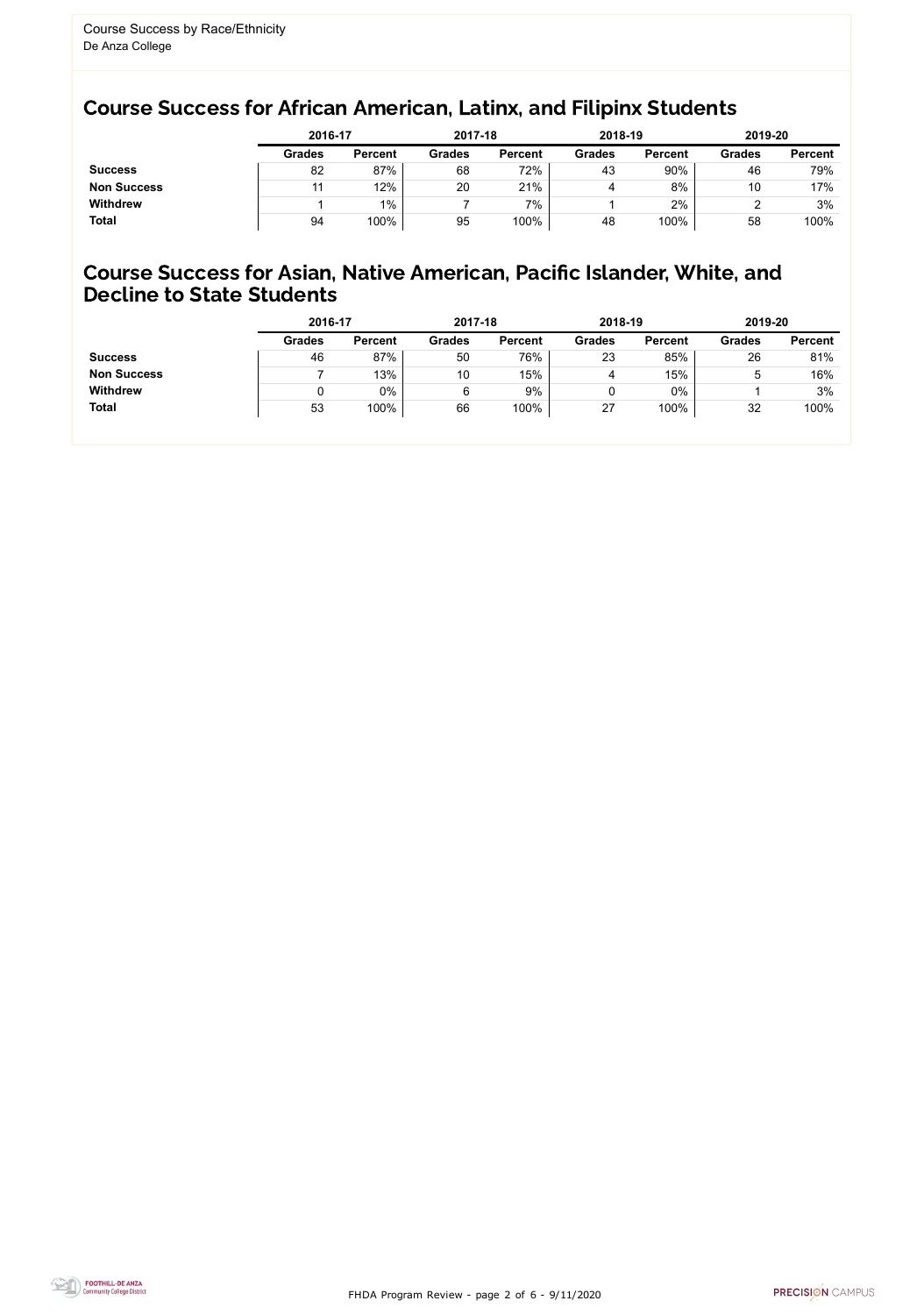FHDA Program Review - page 3 of 6 - 9/11/2020



Some courses may continue to be listed but no longer have data due to renumbering or because the course was not offered in the past five years.



## by Gender

|              | 2016-17 |                |     | 2017-18        |     | 2018-19        |     | 2019-20        |  |
|--------------|---------|----------------|-----|----------------|-----|----------------|-----|----------------|--|
|              | Enr     | <b>Percent</b> | Enr | <b>Percent</b> | Enr | <b>Percent</b> | Enr | <b>Percent</b> |  |
| Female       | 49      | 33%            | 68  | 42%            | 15  | 20%            | 37  | 41%            |  |
| <b>Male</b>  | 98      | 67%            | 93  | 58%            | 60  | 80%            | 53  | 59%            |  |
| <b>Total</b> | 147     | 100%           | 161 | 100%           | 75  | 100%           | 90  | 100%           |  |

## by Ethnicity

|                         | 2016-17 |                | 2017-18 |                | 2018-19        |                | 2019-20         |                |
|-------------------------|---------|----------------|---------|----------------|----------------|----------------|-----------------|----------------|
|                         | Enr     | <b>Percent</b> | Enr     | <b>Percent</b> | Enr            | <b>Percent</b> | Enr             | <b>Percent</b> |
| <b>African American</b> | 27      | 18%            | 15      | 9%             | 16             | 21%            | 9               | 10%            |
| Asian                   | 18      | 12%            | 28      | 17%            | 4              | 5%             | $5\phantom{.0}$ | 6%             |
| <b>Filipinx</b>         | 3       | 2%             | 15      | 9%             |                | $1\%$          | 5               | 6%             |
| Latinx                  | 64      | 44%            | 65      | 40%            | 31             | 41%            | 44              | 49%            |
| <b>Native American</b>  |         | $1\%$          | 0       | $0\%$          | $\overline{2}$ | 3%             | 6               | 7%             |
| <b>Pacific Islander</b> |         | $1\%$          | 20      | 12%            | 6              | 8%             |                 | 8%             |
| <b>White</b>            | 29      | 20%            | 17      | 11%            | 15             | 20%            | 14              | 16%            |
| <b>Decline to State</b> | 4       | 3%             |         | 1%             | 0              | $0\%$          | $\overline{0}$  | $0\%$          |
| <b>Total</b>            | 147     | 100%           | 161     | 100%           | 75             | 100%           | 90              | 100%           |

## by Age

|              |     | 2016-17        |     | 2017-18        |     | 2018-19        | 2019-20 |                |
|--------------|-----|----------------|-----|----------------|-----|----------------|---------|----------------|
|              | Enr | <b>Percent</b> | Enr | <b>Percent</b> | Enr | <b>Percent</b> | Enr     | <b>Percent</b> |
| 19 or less   | 90  | 61%            | 114 | 71%            | 40  | 53%            | 50      | 56%            |
| $20 - 24$    | 53  | 36%            | 37  | 23%            | 35  | 47%            | 40      | 44%            |
| 25-39        |     | 3%             | 10  | 6%             |     | $0\%$          |         | $0\%$          |
| <b>Total</b> | 147 | 100%           | 161 | 100%           | 75  | 100%           | 90      | 100%           |

## by Education Level

|                           | 2016-17 |                |     | 2017-18        |     | 2018-19        |                | 2019-20        |  |
|---------------------------|---------|----------------|-----|----------------|-----|----------------|----------------|----------------|--|
|                           | Enr     | <b>Percent</b> | Enr | <b>Percent</b> | Enr | <b>Percent</b> | Enr            | <b>Percent</b> |  |
| <b>Bachelor or higher</b> |         | 0%             |     | $1\%$          |     | $0\%$          |                | $0\%$          |  |
| <b>Associate</b>          |         | 0%             |     | $1\%$          | 0   | $0\%$          |                | 0%             |  |
| <b>HS/Equivalent</b>      | 134     | 91%            | 154 | 96%            | 70  | 93%            | 88             | 98%            |  |
| <b>All Other</b>          | 13      | 9%             | 4   | 2%             | 5   | 7%             | $\overline{2}$ | 2%             |  |
| <b>Total</b>              | 147     | 100%           | 161 | 100%           | 75  | 100%           | 90             | 100%           |  |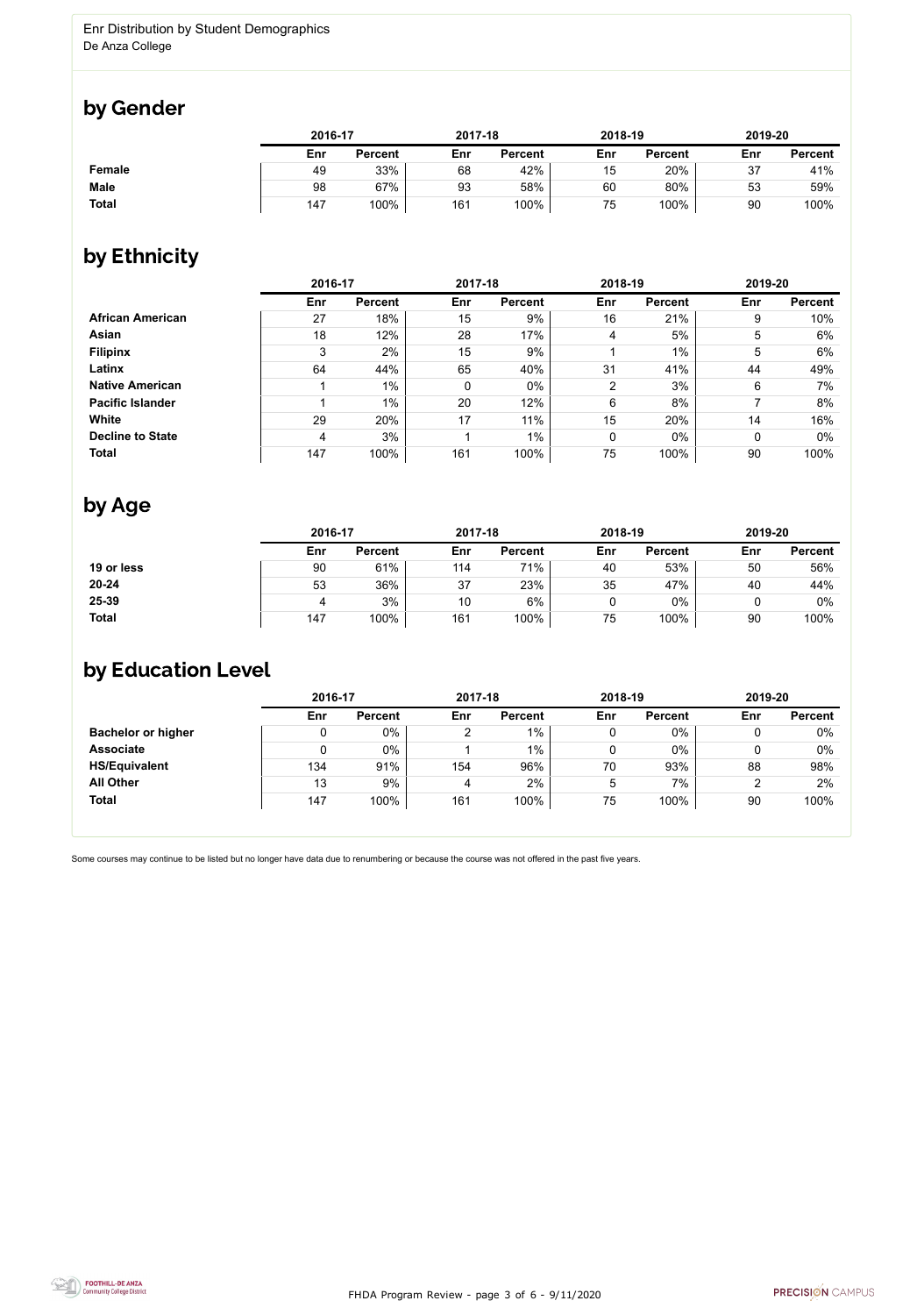FHDA Program Review - page 4 of 6 - 9/11/2020



#### Success Rates by Gender De Anza College

|               |                                                                         |                |               | 2019-20        |               |                |               |                |  |
|---------------|-------------------------------------------------------------------------|----------------|---------------|----------------|---------------|----------------|---------------|----------------|--|
|               | <b>Withdrew</b><br><b>Total</b><br><b>Non Success</b><br><b>Success</b> |                |               |                |               |                |               |                |  |
|               | <b>Grades</b>                                                           | <b>Percent</b> | <b>Grades</b> | <b>Percent</b> | <b>Grades</b> | <b>Percent</b> | <b>Grades</b> | <b>Percent</b> |  |
| <b>Female</b> | 33                                                                      | 89%            | 4             | 11%            |               | 0%             | 37            | 100%           |  |
| <b>Male</b>   | 39                                                                      | 74%            | 11            | 21%            | u             | 6%             | 53            | 100%           |  |
| All           | 72                                                                      | 80%            | 15            | 17%            | ◠             | 3%             | 90            | 100%           |  |

|             | 2018-19                                                                 |                |               |                |               |                |               |                |  |  |
|-------------|-------------------------------------------------------------------------|----------------|---------------|----------------|---------------|----------------|---------------|----------------|--|--|
|             | <b>Withdrew</b><br><b>Total</b><br><b>Non Success</b><br><b>Success</b> |                |               |                |               |                |               |                |  |  |
|             | <b>Grades</b>                                                           | <b>Percent</b> | <b>Grades</b> | <b>Percent</b> | <b>Grades</b> | <b>Percent</b> | <b>Grades</b> | <b>Percent</b> |  |  |
| Female      | 14                                                                      | 93%            |               | 0%             |               | 7%             | 15            | 100%           |  |  |
| <b>Male</b> | 52                                                                      | 87%            | 8             | 13%            |               | 0%             | 60            | 100%           |  |  |
| All         | 66                                                                      | 88%            | 8             | 11%            |               | 1%             | 75            | 100%           |  |  |

|               | 2017-18                                                 |                |               |                |               |                |               |                |  |  |
|---------------|---------------------------------------------------------|----------------|---------------|----------------|---------------|----------------|---------------|----------------|--|--|
|               | <b>Withdrew</b><br><b>Non Success</b><br><b>Success</b> |                |               |                |               |                |               | <b>Total</b>   |  |  |
|               | <b>Grades</b>                                           | <b>Percent</b> | <b>Grades</b> | <b>Percent</b> | <b>Grades</b> | <b>Percent</b> | <b>Grades</b> | <b>Percent</b> |  |  |
| <b>Female</b> | 53                                                      | 78%            |               | 13%            | 6             | 9%             | 68            | 100%           |  |  |
| <b>Male</b>   | 65                                                      | 70%            | 21            | 23%            |               | 8%             | 93            | 100%           |  |  |
| <b>All</b>    | 118                                                     | 73%            | 30            | 19%            | 13            | 8%             | 161           | 100%           |  |  |

|               |                |                |                    | 2016-17        |                 |                |               |                |
|---------------|----------------|----------------|--------------------|----------------|-----------------|----------------|---------------|----------------|
|               | <b>Success</b> |                | <b>Non Success</b> |                | <b>Withdrew</b> |                | <b>Total</b>  |                |
|               | <b>Grades</b>  | <b>Percent</b> | <b>Grades</b>      | <b>Percent</b> | <b>Grades</b>   | <b>Percent</b> | <b>Grades</b> | <b>Percent</b> |
| <b>Female</b> | 43             | 88%            | 6                  | 12%            |                 | 0%             | 49            | 100%           |
| <b>Male</b>   | 85             | 87%            | 12                 | 12%            |                 | $1\%$          | 98            | 100%           |
| All           | 128            | 87%            | 18                 | 12%            |                 | $1\%$          | 147           | 100%           |
|               |                |                |                    |                |                 |                |               |                |

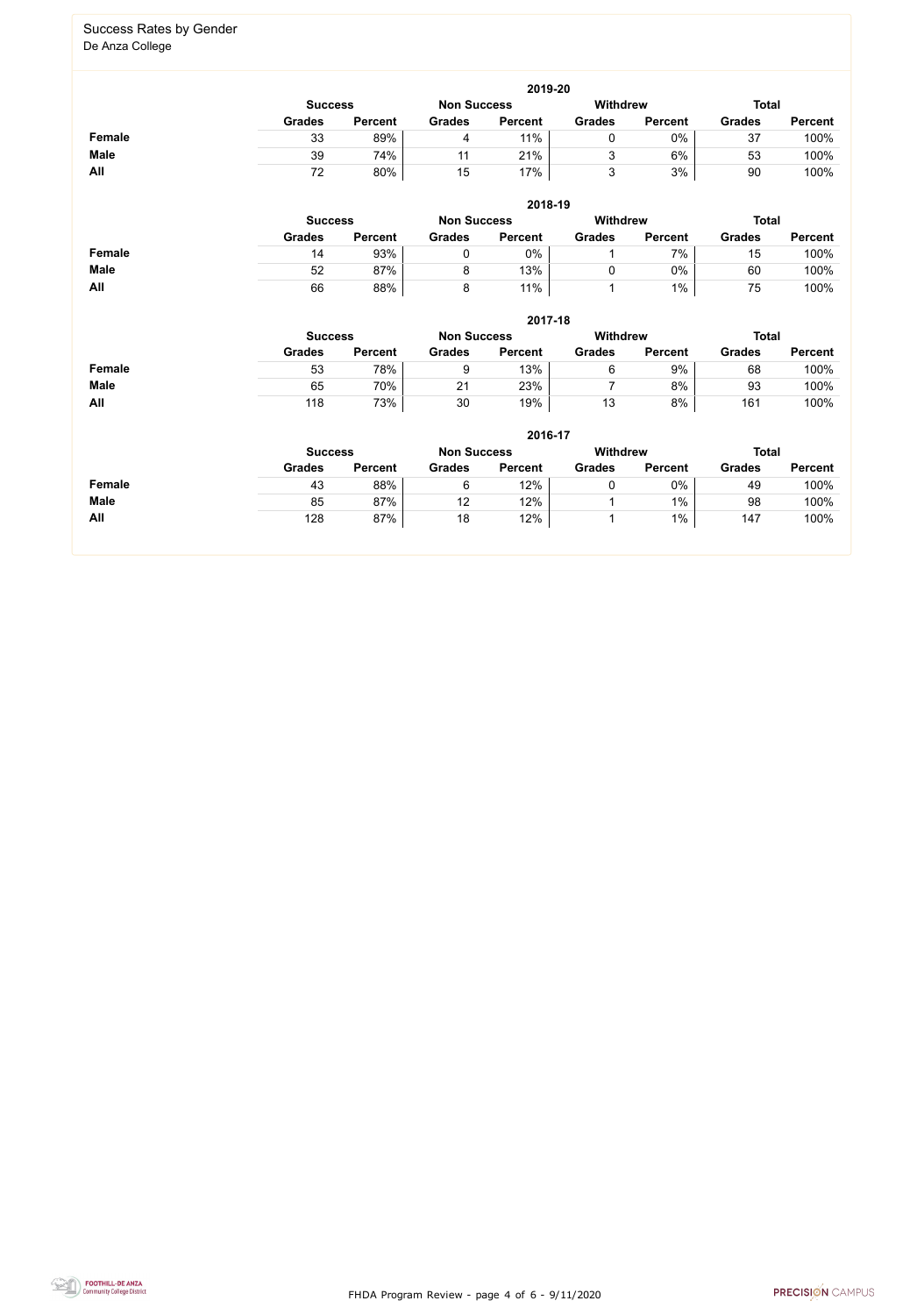FHDA Program Review - page 5 of 6 - 9/11/2020



# Success Rates by Age

De Anza College

|            |               |                |               | 2019-20            |               |                 |               |                |  |
|------------|---------------|----------------|---------------|--------------------|---------------|-----------------|---------------|----------------|--|
|            |               | <b>Success</b> |               | <b>Non Success</b> |               | <b>Withdrew</b> |               | <b>Total</b>   |  |
|            | <b>Grades</b> | <b>Percent</b> | <b>Grades</b> | <b>Percent</b>     | <b>Grades</b> | <b>Percent</b>  | <b>Grades</b> | <b>Percent</b> |  |
| 19 or less | 44            | 88%            | 6             | 12%                |               | 0%              | 50            | 100%           |  |
| 20-24      | 28            | 70%            | 9             | 23%                | J             | 8%              | 40            | 100%           |  |
| 25-39      |               | N/A            |               | N/A                |               | N/A             |               | 100%           |  |
| All        | 72            | 80%            | 15            | 17%                |               | 3%              | 90            | 100%           |  |

|            |               |                |               | 2018-19            |               |                 |               |                |
|------------|---------------|----------------|---------------|--------------------|---------------|-----------------|---------------|----------------|
|            |               | <b>Success</b> |               | <b>Non Success</b> |               | <b>Withdrew</b> | <b>Total</b>  |                |
|            | <b>Grades</b> | <b>Percent</b> | <b>Grades</b> | <b>Percent</b>     | <b>Grades</b> | <b>Percent</b>  | <b>Grades</b> | <b>Percent</b> |
| 19 or less | 37            | 93%            | 3             | 8%                 |               | $0\%$           | 40            | 100%           |
| $20 - 24$  | 29            | 83%            | 5             | 14%                |               | 3%              | 35            | 100%           |
| 25-39      |               | N/A            |               | N/A                |               | N/A             |               | 100%           |
| All        | 66            | 88%            | 8             | 11%                |               | $1\%$           | 75            | 100%           |

|            |               |                |               | 2017-18            |               |                 |               |                |
|------------|---------------|----------------|---------------|--------------------|---------------|-----------------|---------------|----------------|
|            |               | <b>Success</b> |               | <b>Non Success</b> |               | <b>Withdrew</b> | <b>Total</b>  |                |
|            | <b>Grades</b> | <b>Percent</b> | <b>Grades</b> | <b>Percent</b>     | <b>Grades</b> | <b>Percent</b>  | <b>Grades</b> | <b>Percent</b> |
| 19 or less | 85            | 75%            | 20            | 18%                | 9             | 8%              | 114           | 100%           |
| 20-24      | 26            | 70%            | 8             | 22%                | 3             | 8%              | 37            | 100%           |
| 25-39      |               | 70%            |               | 20%                |               | 10%             | 10            | 100%           |
| All        | 118           | 73%            | 30            | 19%                | 13            | 8%              | 161           | 100%           |

|            |               |                |               | 2016-17            |               |                 |               |                |  |
|------------|---------------|----------------|---------------|--------------------|---------------|-----------------|---------------|----------------|--|
|            |               | <b>Success</b> |               | <b>Non Success</b> |               | <b>Withdrew</b> |               | <b>Total</b>   |  |
|            | <b>Grades</b> | <b>Percent</b> | <b>Grades</b> | <b>Percent</b>     | <b>Grades</b> | <b>Percent</b>  | <b>Grades</b> | <b>Percent</b> |  |
| 19 or less | 78            | 87%            | 11            | 12%                |               | $1\%$           | 90            | 100%           |  |
| $20 - 24$  | 47            | 89%            | 6             | 11%                | 0             | 0%              | 53            | 100%           |  |
| 25-39      | າ<br>ບ        | 75%            |               | 25%                | 0             | 0%              | 4             | 100%           |  |
| All        | 128           | 87%            | 18            | 12%                |               | $1\%$           | 147           | 100%           |  |
|            |               |                |               |                    |               |                 |               |                |  |